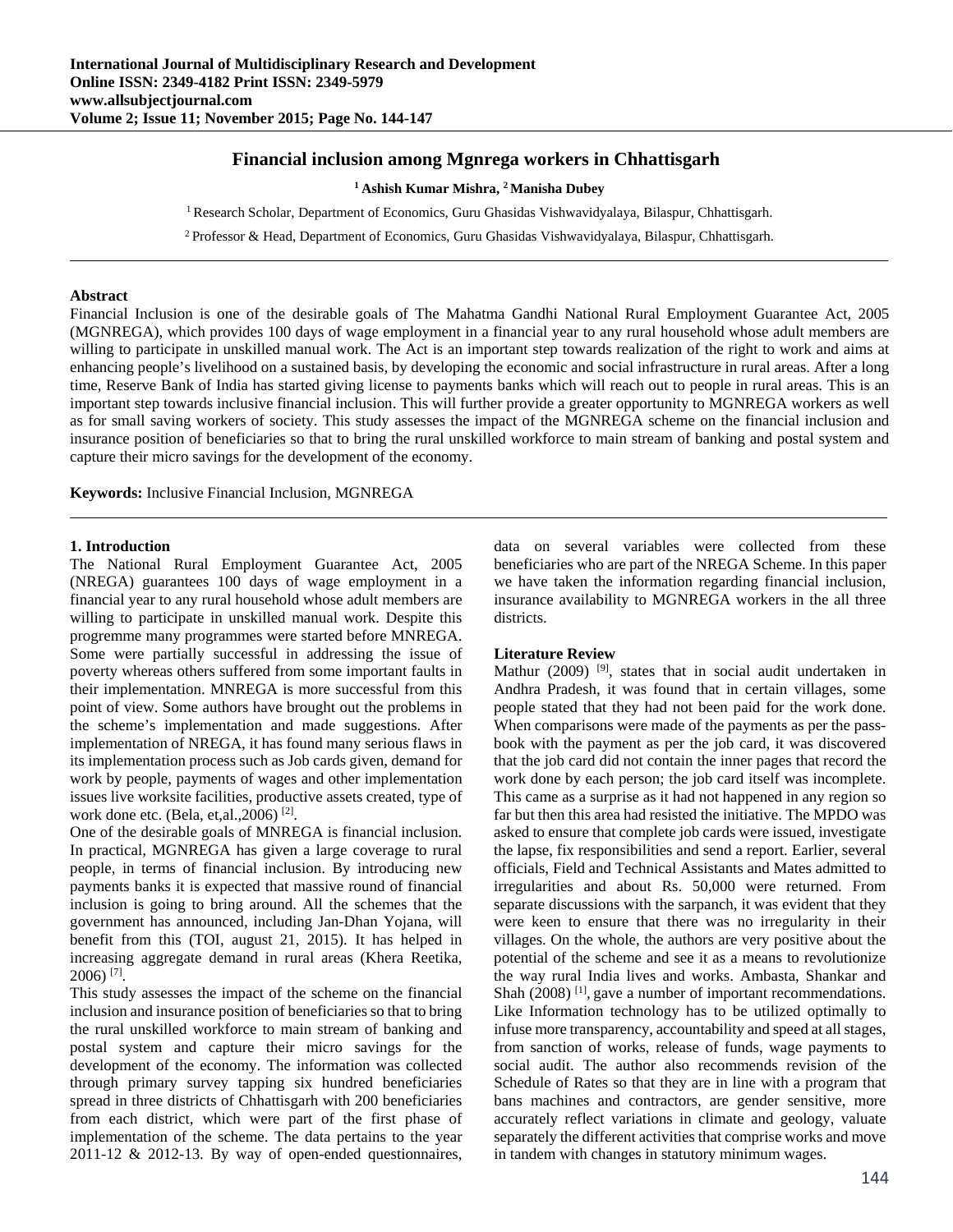But on the whole, the writing is very optimistic about MNREGA and believes that the government of India has finally come up with the scheme that could escape the failings of the past and actually reach the common man in a way all other schemes have been unable to.

Lalit Mathur  $(2007)$ <sup>[10]</sup>, in this research the short comings of NREGA, which is into its second year of implementation has been studied. The performance of NREGA in states as a general has been evaluated. The performance is weighted according to employment achieved vis-à-vis utilization of money per state. It also looks at the Impact which has occurred due to implementation of NREGA and provides some suggestion for intervention needed in future for better implementation. Jean Dreze (2007)<sup>[5]</sup>, this study highlights the situation of NREGA in western Orissa and highlights the corruption of the programme in this area. He points out that the programme has been sabotaged the transparency safeguards which have been inculcated in the programme which perpetuates the traditional system of extortion already existing through new means of rural employment programme. Datar Chhaya (2007)<sup>[4]</sup>, this article explores why the NREGA has failed to take off in Maharashtra. This study looks into an act which was 30 years old in Maharashtra and one of the Pioneer Employment Guarantee scheme after being converted into a central Act is performing poorly in Maharashtra and every half of the money allocated for 12 districts in the first phase has not been spent It also compares the field level functioning and how the state Government is not taking interest particularly line department.

Chakrabory, Pinaki (2007) [3], this study analysis the budgetary provisions under NREGA and suggest that it has so far posed no problems for the budget. Its allocation is only marginally higher than what was spent in the past by the government on various rural employment programmes. It is a demand driven scheme and it has falls short of meeting demand is some states. The fund utilization ratio also varies widely across states. Louis Prakash (2006)  $^{[8]}$ , this article reviews why the Bihar government is not implementing the NREGA. It analyses what holds the Bihar government from implementing the National Rural Employment Guarantee Programme in the state. It finds out that like its predecessor, the present government also seems to be strong on rhetoric and weak in implementation.

Arun, et.al  $(2006)$  [6], this is case study in Palakkad district of Kerala how the government's employment scheme is being implemented and reveals the vital role played by local bodies. While implementation has been largely fair and corruption free the scheme needs to be more efficiently and effectively used so as to meet the long term requirements of the state and its people. ISST – Delhi (2006), this study analysis the NREGA from the gender perspective with reference to strengthening of rural infrastructure through creation of durable assets, regeneration of natural resources that would provide the livelihood resource base of local rural economy, etc. A household survey in four districts of Rajasthan, Madhya Pradesh, Karnataka and Orissa reveals that the proportion of eligible men and women are roughly the same, but in Rajasthan there are more women workers than men on the site. The level of mobilization among the villagers has also been studied.

Bela, et,al. $(2006)$ <sup>[2]</sup>, this article reviews the implementation of NREGA in two districts of Jharkhand, which found many serious flaws in its implementation process. The study evaluates NREGA in terms of awareness of programme, Job cards given, Demand for work by people, payments of wages and other implementation issues live worksite facilities, productive assets created, type of work done etc. The study by Khera Reetika  $(2006)$ <sup>[7]</sup>, is conducted in Rajasthan and analyses the experience of relief work in drought years. The data revealed that relief work has helped introducing the migration and if work. Continues to be obtained at the rural level it would further decline. Such has been provided under NREGA.

# **Objective**

The objective of the study is to assess the impact of the MNREGA scheme on the financial inclusion and insurance position of beneficiaries in three districts of Chhattisgarh.

# **Brief Profile of Chhattisgarh**

The State Chhattisgarh is one of the youngest States of the Indian nation. Constituted on 1st November, 2000, Chhattisgarh is located in the heart of India. The geographical area of the State covers over 135,000 square kilometers. And the total population in 2011 was 25545198 (Census, 2011). Of this, 77 percent of the people live in rural areas and 23 percent live in urban areas. The State has a low density of population, 189 persons per square kilometer in comparison to 382 per square kilometer all India average. The sex ratio for the State is 991 females per 1,000 males, which is high as compared to 943 in all India. In rural Chhattisgarh, there are more women than men.

## **Research Methodology**

 Out of 18 districts of Chhattisgarh, MNREGA was implemented in 11 districts in first phase (2006). Three districts (25%) from the first lot of 11 districts of Chhattisgarh were selected for studying the beneficiary level impact and responses on the basis of demographic profile. These are Bilaspur, Dhamtari and Surguja. Out of the three districts selected, 2 Blocks of each were selected randomly. From each block, 5 Gram Panchayat and from each Gram Panchayat 20 beneficiary were finally chosen again on random basis. So, 200 beneficiaries from each district were selected as sample for primary survey and field work. A detailed structured interview schedule for NREGP beneficiaries & Gram Panchayat officials were used for Data collection and primary survey.

The survey report presents the response received from the beneficiaries of the scheme pertaining to the period 2010-11 & 2011-12. The data collected from all the 03districts is presented in the tabular form. The following responses received from the beneficiaries on financial inclusion and insurance availability issue.

## **Analysis and Main Findings of Financial inclusion & Insurance scheme for MNREGA workers**

The study assesses the impact of the scheme on the financial inclusion and insurance position of beneficiaries so that to bring the rural unskilled workforce to main stream of banking and postal system and capture their micro savings for the development of the economy.

Table no. 1 depicts the distribution of the respondents as per their bank accounts before and after MNREGA. It was found that 85.8% respondents were not having the bank accounts before MNREGA, while 14.2% were having their bank accounts. After MNREGA, it was found that 1.7% respondents replied negatively that they don't have bank accounts, while 98.3% replied positively.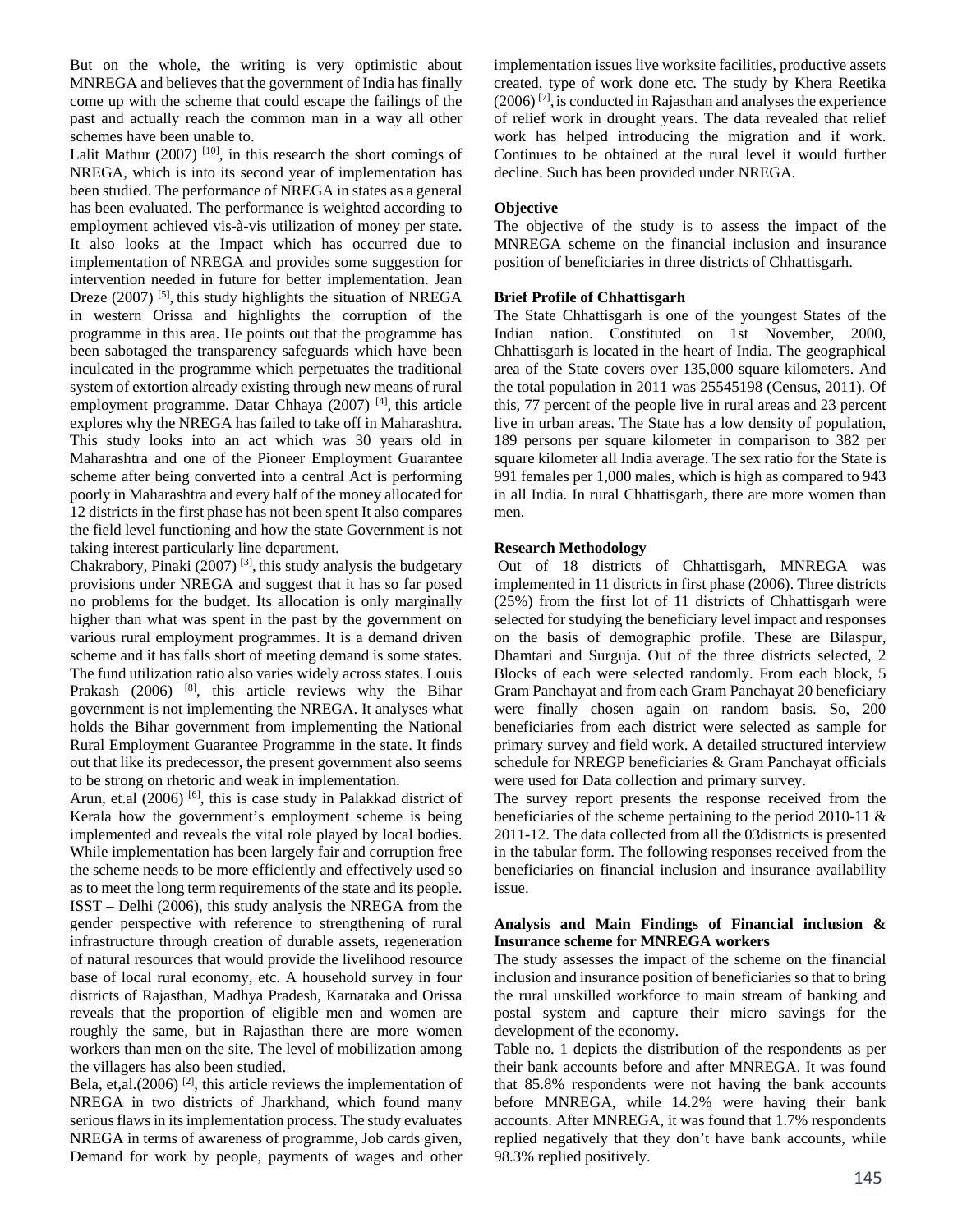| н<br>н<br>п |  |
|-------------|--|
|-------------|--|

| <b>Respondents having Bank Account</b>                  |      |  |  |  |  |  |
|---------------------------------------------------------|------|--|--|--|--|--|
| <b>Before MNREGA</b><br><b>After MNREGA</b><br>Have a/c |      |  |  |  |  |  |
| Nο                                                      | 85.8 |  |  |  |  |  |
| Yes                                                     |      |  |  |  |  |  |
| Total                                                   |      |  |  |  |  |  |

Table no. 2 describes about the distribution of the respondents having their bank accounts district wise before MNREGA. In the district of Bilaspur 78.5% respondents replied negatively while 21.5% respondents said 'yes' to the question whether they had bank accounts. Similarly, in the district of Dhamtari, 81.5% did reply negatively, while 18.5% respondents replied positively for having their bank accounts. Again, in the district of Surguja, 97.5% respondents accepted that they did not have bank accounts, while 2.5% respondents replied positively.

| г<br>L |  |
|--------|--|
|--------|--|

| <b>Respondents having Bank Account (Before MNREGA)</b> |          |       |                   |       |        |  |
|--------------------------------------------------------|----------|-------|-------------------|-------|--------|--|
|                                                        |          |       | Before MNREGA a/c |       | Total  |  |
|                                                        |          |       | No                | Yes   |        |  |
|                                                        | Bilaspur | Count | 157               | 43    | 200    |  |
| <b>District</b>                                        |          |       | 78.5%             | 21.5% | 100.0% |  |
|                                                        | Dhamtari | Count | 163               | 37    | 200    |  |
|                                                        |          |       | 81.5%             | 18.5% | 100.0% |  |
|                                                        | Surguja  | Count | 195               | 5     | 200    |  |
|                                                        |          |       | 97.5%             | 2.5%  | 100.0% |  |
| Total                                                  |          | Count | 515               | 85    | 600    |  |
|                                                        |          |       | 85.8%             | 14.2% | 100.0% |  |

Table no. 3 describes about the distribution of the respondents having their bank accounts district wise after MNREGA. The scenario has been completely changed. In the district of Bilaspur 4.5% respondents replied negatively while 95.5% respondents said 'yes' to the question whether they had bank accounts. Similarly, in the district of Dhamtari, 0.5% did reply negatively, while 99.5% respondents replied positively for having their bank accounts. Again, in the district of Surguja, 100% respondents accepted that they have their bank accounts after the MNREGA.

**Table 3:** Respondent Having Bank Account (After MNREGA)

|                 |          |       | After MNREGA a/c |        |              |  |
|-----------------|----------|-------|------------------|--------|--------------|--|
|                 |          |       | No               | Yes    | <b>Total</b> |  |
|                 | Bilaspur | Count |                  | 191    | 200          |  |
| <b>District</b> |          | $\%$  | 4.5%             | 95.5%  | 100.0%       |  |
|                 | Dhamtari | Count |                  | 199    | 200          |  |
|                 |          | $\%$  | .5%              | 99.5%  | 100.0%       |  |
|                 | Surguja  | Count |                  | 200    | 200          |  |
|                 |          | $\%$  | .0%              | 100.0% | 100.0%       |  |
| Total           |          | Count | 10               | 590    | 600          |  |
|                 |          | $\%$  | 1.7%             | 98.3%  | 100.0%       |  |

The table no. 4 presents the type of the accounts of the respondents. It was found out that before MNREGA 86.7% respondents have had their accounts in Banks while 13.3% respondents had their accounts in Post Office. The picture can be seen vividly that after MNREGA, 66.4% respondents still opted for Bank while 33.6% respondents opted for Post Office to open their accounts.

**Table 4**

| <b>Account with Financial Agencies</b>                |      |      |  |  |  |  |
|-------------------------------------------------------|------|------|--|--|--|--|
| <b>Before MNREGA</b><br><b>After MNREGA</b><br>places |      |      |  |  |  |  |
| Bank                                                  | 86.7 | 66.4 |  |  |  |  |
| Post Office                                           | 13.3 | 33.6 |  |  |  |  |
| Total                                                 |      |      |  |  |  |  |

Table no. 5 presents the status of Insurance of respondents before and after MNREGA. A majority of the respondents i.e. 99.20% replied that they did not have the insurance, while only 0.80% respondents replied positively. Whereas, after MNREGA 90.50% respondents replied 'no' to the insurance, while only 9.50% replied positively.

| anı<br>۱<br>ı |  |
|---------------|--|
|---------------|--|

| <b>Insurance of Respondents</b>                                 |             |        |  |  |  |  |
|-----------------------------------------------------------------|-------------|--------|--|--|--|--|
| <b>Before MNREGA</b><br><b>After MNREGA</b><br><b>Insurance</b> |             |        |  |  |  |  |
| Nο                                                              | 99.20       | 90.50  |  |  |  |  |
| Yes                                                             | $^{(1.80)}$ | 9.50   |  |  |  |  |
| Total                                                           |             | 100.00 |  |  |  |  |

Table no.6 depicts the distribution of the respondents having insurance district wise before MNREGA. In the district of Bilaspur, it was found that 99.5% respondents replied negatively, while 0.5% respondents said 'yes' to the insurance. Similarly, in the district of Dhamtari, 100% respondents replied negatively to the fact that they did not have insurance. In the same way, in the district of Surguja, 99.5% respondents replied that they did not have insurance, while 0.5% said 'yes' for having insurance.

**Table 6:** District wise Insurance (Before MNREGA)

|                 |          |       | <b>Before MNREGA</b><br><b>Insurance</b> |        | <b>Total</b> |
|-----------------|----------|-------|------------------------------------------|--------|--------------|
|                 |          |       | N <sub>0</sub>                           | Yes    |              |
| <b>District</b> | Bilaspur | Count | 199                                      |        | 200          |
|                 |          | %     | 99.5%                                    | .5%    | 100.0%       |
|                 | Dhamtari | Count | <b>200</b>                               |        | <b>200</b>   |
|                 |          | %     | 100.0%                                   | $.0\%$ | 100.0%       |
|                 | Surguja  | Count | 199                                      |        | 200          |
|                 |          | %     | 99.5%                                    | .5%    | 100.0%       |
| Total           |          | Count | 598                                      | 2      | 600          |
|                 |          | %     | 99.7%                                    | .3%    | 100.0%       |

Table no.7 depicts the distribution of the respondents having insurance district wise after MNREGA. In the district of Bilaspur, it was found that 81% respondents replied negatively, while 19% respondents said 'yes' to the insurance. Similarly, in the district of Dhamtari, 91% respondents replied negatively to the fact that they did not have insurance, while 9% respondents had insurance. In the same way, in the district of Surguja, 100% respondents replied that they did not have insurance.

**Table 7:** District wise Insurance (After MNREGA)

|                                                    |       |       | <b>After MNREGA</b><br><b>Insurance</b> |       | <b>Total</b> |
|----------------------------------------------------|-------|-------|-----------------------------------------|-------|--------------|
|                                                    |       |       | No                                      | Yes   |              |
| Bilaspur<br><b>District</b><br>Dhamtari<br>Surguja | Count | 162   | 38                                      | 200   |              |
|                                                    |       | %     | 81.0%                                   | 19.0% | 100.0%       |
|                                                    |       | Count | 182                                     | 18    | 200          |
|                                                    |       | %     | 91.0%                                   | 9.0%  | 100.0%       |
|                                                    |       | Count | 200                                     |       | 200          |
|                                                    |       | %     | 100.0%                                  | .0%   | 100.0%       |
| Total                                              |       | Count | 544                                     | 56    | 600          |
|                                                    |       | %     | 90.7%                                   | 9.3%  | 100.0%       |

### **Conclusion**

MGNREGA have numbers of remarkable effects on socioeconomic impact on beneficiaries of Chhattisgarh. It was found